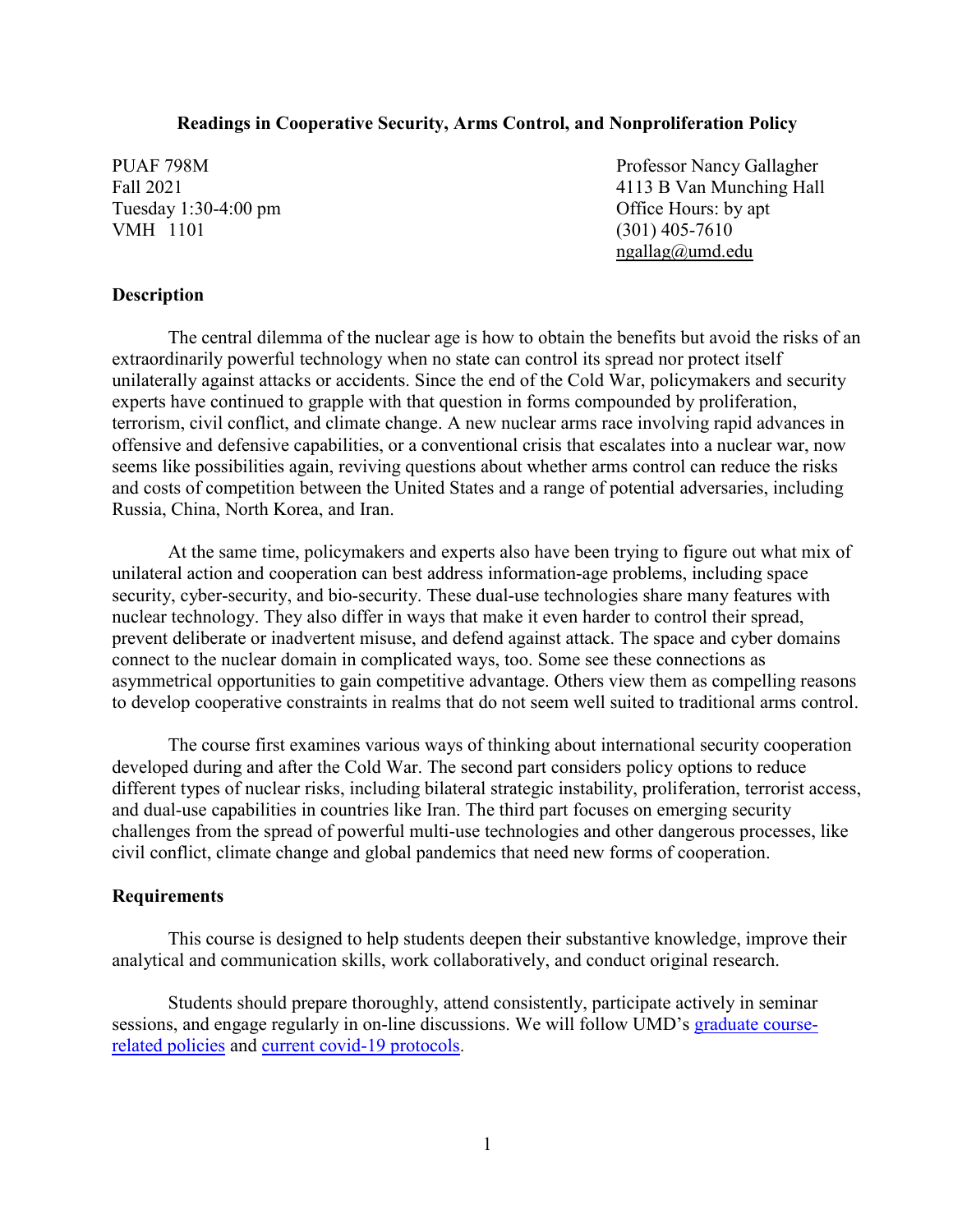Students will maintain the highest standards of professional behavior and will adhere to the University of Maryland's [Code of Academic Integrity](https://academiccatalog.umd.edu/undergraduate/registration-academic-requirements-regulations/academic-integrity-student-conduct-codes/) at all times. Please e-mail me in advance, if possible, if you must miss class for any reason. If you must miss class more than once during the semester, please check with me regarding make-up assignments. If you must miss more than twice for medical reasons, documentation from a health care professional may be required.

It is my intent that students from all backgrounds and perspectives will be well-served by this course. The diversity they bring is a resource, strength and benefit. Class materials, discussions, and activities will be respectful of all forms of diversity, and class members will actively promote this aim through their words, actions, and interactions.

Students are expected to keep abreast of current events related to the subject matter of the course. Some CISSM forums held biweekly on Thursdays will be of particular relevance to this class, and students are strongly encouraged to attend. If you are not on the CISSM forum mailing list already, you can subscribe at: [www.cissm.umd.edu.](http://www.cissm.umd.edu/)

Students will gain practical experience designing, conducting, and presenting an original policy analysis on some aspect of international security cooperation. Oral presentations will be scheduled during the last third of the semester, and the final paper (5,000 words) will be due one week after the last class session.

Grading criteria for the papers will be similar to those for 720 policy memos, but substantial independent research and original analysis will be expected:

- 1) Does it have a clear, coherent, compelling, and creative central argument?
- 2) Is that central argument well supported?
- 3) Are counter-arguments and/or alternative points of view weighed?
- 4) Are important and interesting policy implications drawn from the analysis?
- 5) Is the memo professionally written grammatically correct, appropriate tone, factchecked, numbered pages, etc.?

Research questions should be approved before the fourth class session (Sept 21). An analytical outline is due by the eighth session (Oct. 19). Students will give rough drafts to me and a peer editor by the thirteenth session (no later than Nov. 23), and receive feedback by the following week (NLT Nov 30). Students will also give class presentations during the last four weeks of the semester. The final paper is due by 5 pm one week after the last class (i.e. on Dec.  $14<sup>th</sup>$ ).

| In-class participation            | 10% |
|-----------------------------------|-----|
| Discussion board                  | 10% |
| Research paper analytical outline | 10% |
| Research paper rough draft        | 20% |
| Constructive critiques            | 10% |
| Research paper presentation       | 15% |
| Final policy research paper       | 25% |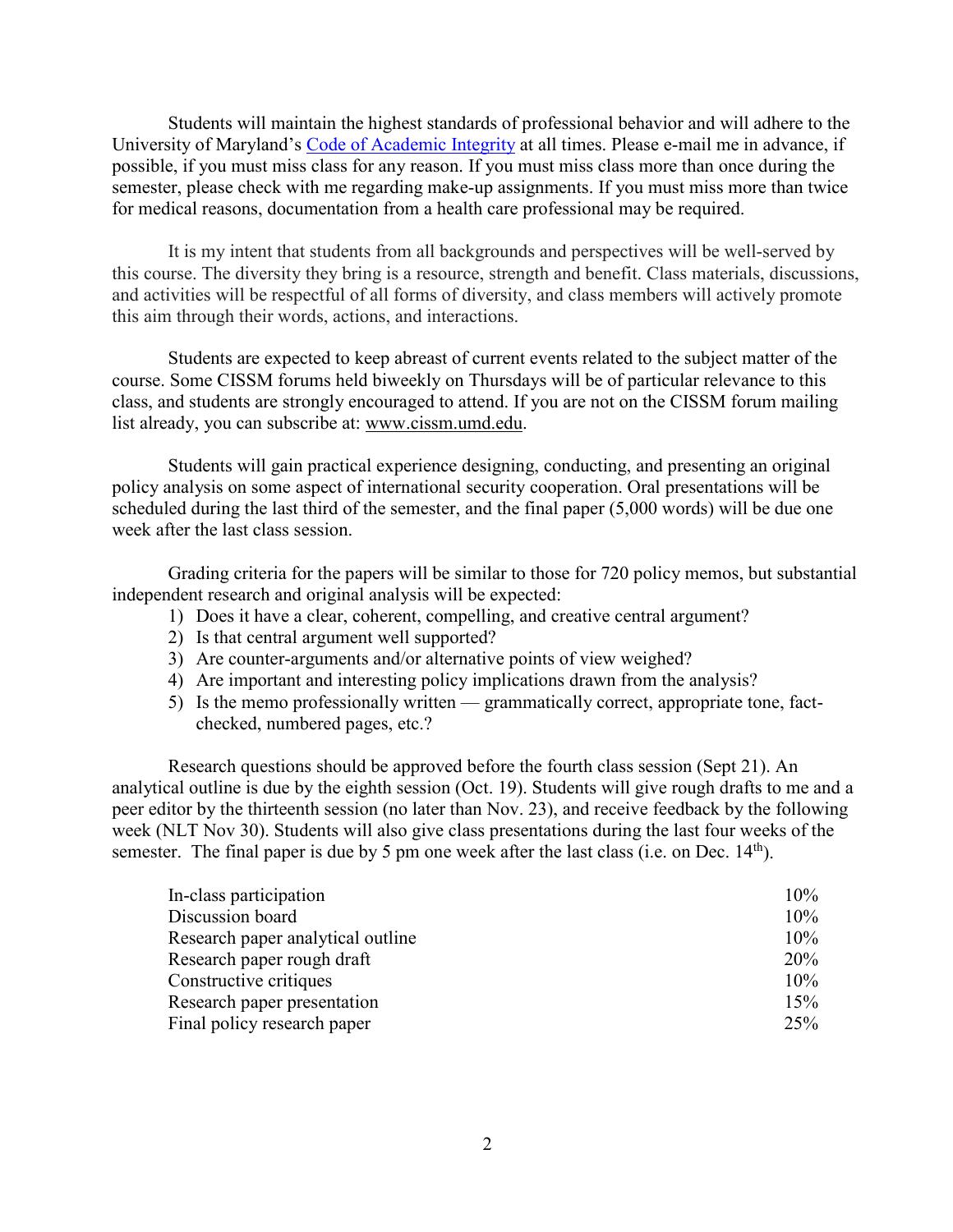#### **Readings and Resources**

This course is organized around security challenges, conceptual issues, and policy debates that comprise the Center for International and Security Studies at Maryland's research agenda. A series of CISSM research analyses are assigned throughout the semester to provide coherence and continuity across the range of topics covered. Students are also asked to read a number of influential conceptual pieces, recent policy articles, and official reports. Many of these are available on the internet, and links have been provided. The remainder of the assigned readings are placed on reserve using the ELMS system.

To access all assigned readings, go to https://elms.umd.edu and enter your user name and password (the same ones that you use to access your University of Maryland email account), and then click on PLCY 798M. In the "modules" section, you will find the syllabus, a general resources folder, and a module that corresponds to each class session. Please let me know ASAP if you have problems accessing any course readings.

Depending on class interests and developments in current policy debates, I may supplement or substitute readings as the semester progresses, so please use the course website for the most up-todate information.

#### **Schedule and Reading Assignments**

#### **(1) Introduction (August 31)**

Katlyn Turner, et al., "A Call for Antiracist Action and Accountability in the US Nuclear Community," *Bulletin of the Atomic Scientists* (August 24, 2020) at: [https://thebulletin.org/2020/08/a-call-for-antiracist-action-and-accountability-in-the-us](https://thebulletin.org/2020/08/a-call-for-antiracist-action-and-accountability-in-the-us-nuclear-community)[nuclear-community](https://thebulletin.org/2020/08/a-call-for-antiracist-action-and-accountability-in-the-us-nuclear-community)

#### **(2) Explaining Arms Control and Nonproliferation Outcomes (Sept. 7)**

Understanding how well-written articles are structured will make you a more efficient reader and better writer. Please read: "Writing for International Security," at [www.belfercenter.org/publication/writing-international-security-contributors-guide.](http://www.belfercenter.org/publication/writing-international-security-contributors-guide)

Then, apply the analytical reading summary technique I taught you to the following articles:

Thomas Schelling, "Reciprocal Measures for Arms Stabilization," pp. 167-186 in Donald G. Brennan, ed., *Arms Control, Disarmament, and National Security* (New York: George Braziller, 1961).

Kenneth Oye, "Explaining Cooperation under Anarchy: Hypotheses and Strategies," *World Politics* (October 1985), pp. 1-24.

Peter B. Evans, et al., eds, *Double Edged Diplomacy* (1993), "Integrating International and Domestic Theories of International Bargaining," pp. 3-42.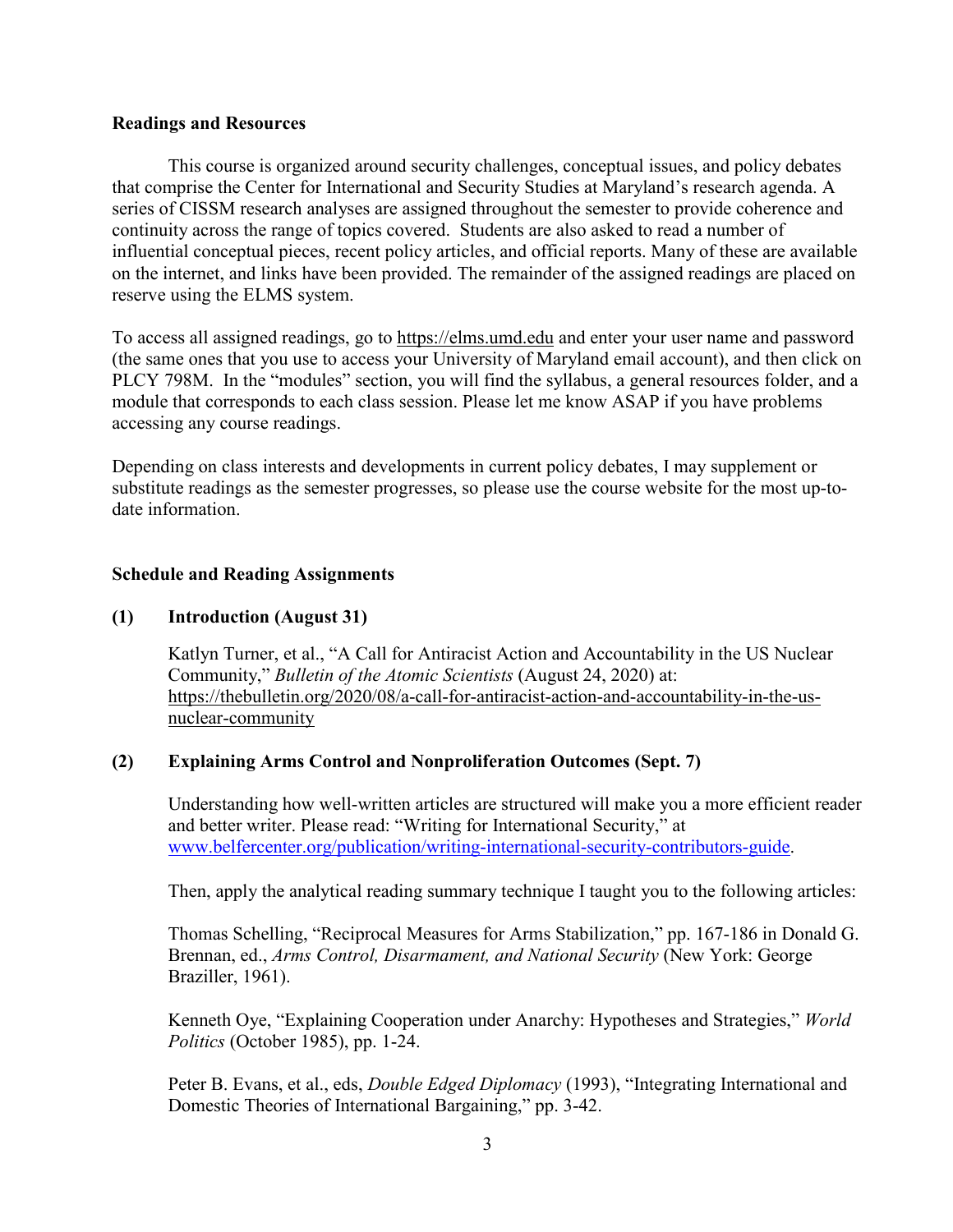Steven Miller, "Politics over Promise: Domestic Impediments to Arms Control," *International Security* 8:4 (Spring 1984), pp. 67-90.

Robert Keohane, "International Institutions: Two Approaches," *International Studies Quarterly* 32:4 (December 1988), pp. 379-396.

Emanuel Adler, "The Emergence of Cooperation: National Epistemic Communities and the International Evolution of the Idea of Nuclear Arms Control" *International Organization*, Vol. 46, No. 1, (Winter 1992), 101-145.

Nina Tannenwald, "Stigmatizing the Bomb: The Origins of the Nuclear Taboo," *International Security,* (Spring 2005), pp. 5-49.

#### **(3) Global Governance or Globaloney? (Sept. 14)**

Mark Bevir and Ian Hall, "The Rise of Security Governance," in *Interpreting Global Security*, ed. Mark Bevir, Oliver Daddow, and Ian Hall, New York: Routledge, 2014.

"Our Global Neighborhood," The Report of the Commission on Global Governance (1995), summary

Michael N. Barnett and Martha Finnemore, "The Politics, Power, and Pathologies of International Organizations," *International Organizations* 53:4 (Autumn 1999), 699-732.

Ann-Marie Slaughter, "The Real New World Order," *Foreign Affairs* (September/October 1997)

Margaret Keck and Kathryn Sikkink, "Transnational Advocacy Networks in International and Regional Politics," *International Social Science Journal* 51 (1999), pp. 89-101.

Rebecca Johnson, Lessons for Future Multilateral Security Negotiations," chapter 8 of *Unfinished Business: The Negotiation of the CTBT and the End of Nuclear Testing* (UNIDIR, 2009), at: [http://www.unidir.org/files/publications/pdfs/unfinished-business-the](http://www.unidir.org/files/publications/pdfs/unfinished-business-the-negotiation-of-the-ctbt-and-the-end-of-nuclear-testing-346.pdf)[negotiation-of-the-ctbt-and-the-end-of-nuclear-testing-346.pdf](http://www.unidir.org/files/publications/pdfs/unfinished-business-the-negotiation-of-the-ctbt-and-the-end-of-nuclear-testing-346.pdf)

John Bolton, "Should We Take Global Governance Seriously?" *Chicago Journal of International Law* 205 (Fall 2000), pp. 205-221

### **(4) Cooperative Security in Principle and in Practice (Sept. 21) \*\*Research Question Due\*\***

Ashton B. Carter, William J. Perry, and John D. Steinbruner, "A New Concept of Cooperative Security," Brookings Occasional Paper (1992)

Antonia Handler Chayes and Abram Chayes, "Regime Architecture: Elements and Principles," pp. 65–130 in Janne Nolan, ed., *Global Engagement* (Brookings, 1994)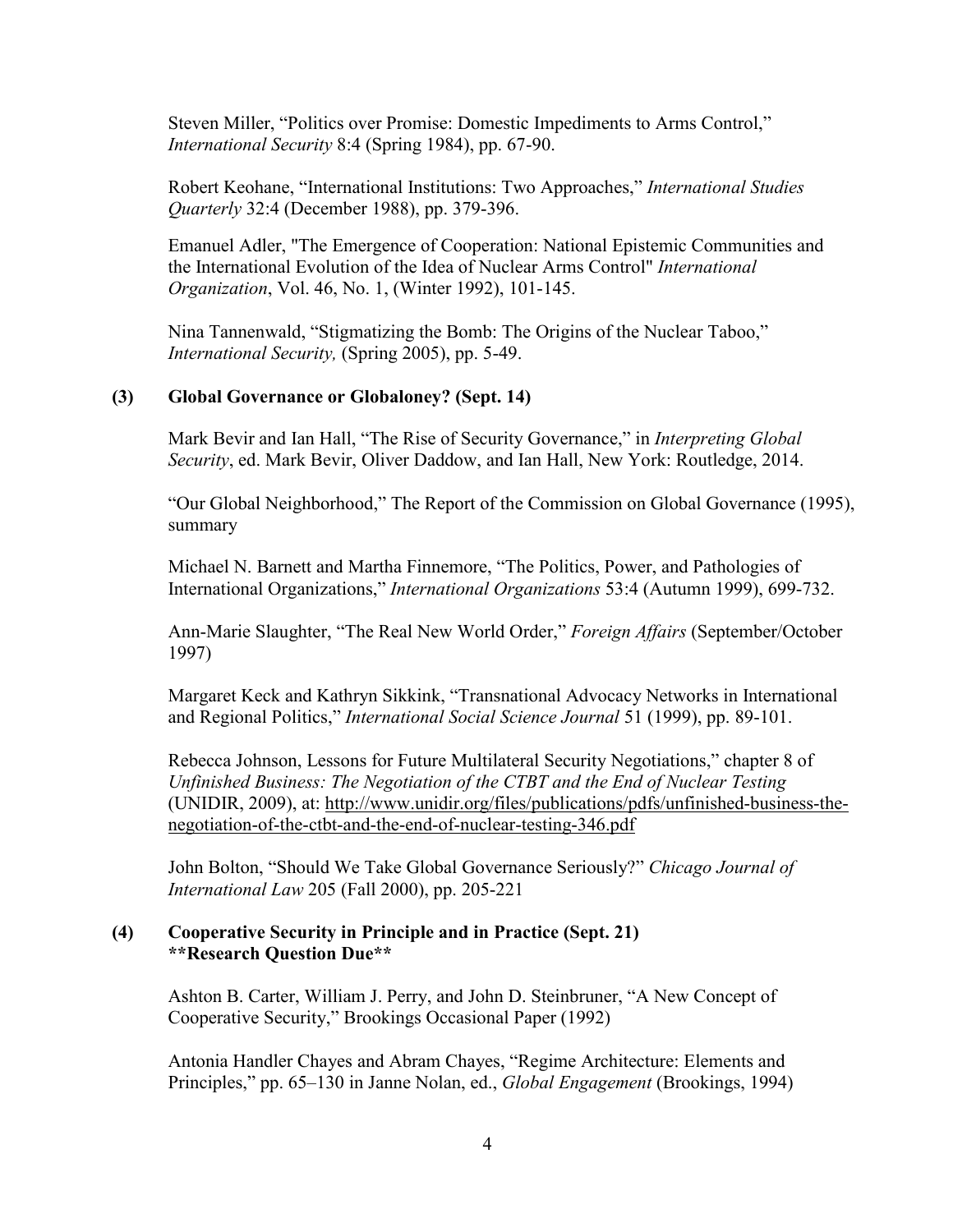Gregory Flynn and Henry Farrell, "Piecing Together the Democratic Peace: The CSCE, Norms, and the 'Construction' of Security in the Post-Cold War Europe," *International Organization* 53:3 (Summer 1999), pp. 505-535

Sharon Weiner, "The Evolution of CTR," *The Nonproliferation Review* 16:2 (June 2009), pp. 211-235.

# **(5) Reducing Nuclear Risks with Russia (Sept. 28)**

Play the Nuclear Decisions Game at: <https://nuclear-decisions.netlify.app/>

Nancy Gallagher, "Re-Thinking the Unthinkable: Arms Control in the Twenty-first Century," *The Nonproliferation Review* 22:3-4 (2015), pp. 469-498.

Remarks by President Barack Obama, [https://www.documentcloud.org/documents/3119179-](https://www.documentcloud.org/documents/3119179-2009-Obama-Prague-Speech.html) [2009-Obama-Prague-Speech.html](https://www.documentcloud.org/documents/3119179-2009-Obama-Prague-Speech.html)

"New START at a Glance," Arms Control Association: <https://www.armscontrol.org/factsheets/NewSTART>

Office of the Secretary of Defense, Nuclear Posture Review, February 2018, Executive Summary: [https://media.defense.gov/2018/Feb/02/2001872886/-1/-1/1/2018-NUCLEAR-](https://media.defense.gov/2018/Feb/02/2001872886/-1/-1/1/2018-NUCLEAR-POSTURE-REVIEW-FINAL-REPORT.PDF)[POSTURE-REVIEW-FINAL-REPORT.PDF](https://media.defense.gov/2018/Feb/02/2001872886/-1/-1/1/2018-NUCLEAR-POSTURE-REVIEW-FINAL-REPORT.PDF)

Olga Oliker and Andrey Baklitsky, "The Nuclear Posture Review and Russian 'De-Escalation:' a Dangerous Solution to a Nonexistent Problem," *War on the Rocks*, February 20, 2018, at: [https://warontherocks.com/2018/02/nuclear-posture-review-russian-de](https://warontherocks.com/2018/02/nuclear-posture-review-russian-de-escalation-dangerous-solution-nonexistent-problem/)[escalation-dangerous-solution-nonexistent-problem/.](https://warontherocks.com/2018/02/nuclear-posture-review-russian-de-escalation-dangerous-solution-nonexistent-problem/)

Marshall Billingslea, "The Future of Arms Control," Hudson Institute, May 21, 2020, at: [https://www.hudson.org/research/16062-transcript-special-presidential-envoy-marshall](https://www.hudson.org/research/16062-transcript-special-presidential-envoy-marshall-billingslea-on-the-future-of-nuclear-arms-control)[billingslea-on-the-future-of-nuclear-arms-control](https://www.hudson.org/research/16062-transcript-special-presidential-envoy-marshall-billingslea-on-the-future-of-nuclear-arms-control)

Alexei Arbatov, "MAD Momentum Redux: The Rise and Fall of Arms Control," *Survival*  (June/July 2019), at: [https://www.iiss.org/publications/survival/2019/survival-global](https://www.iiss.org/publications/survival/2019/survival-global-politics-and-strategy-junejuly-2019/613-02-arbatov)[politics-and-strategy-junejuly-2019/613-02-arbatov](https://www.iiss.org/publications/survival/2019/survival-global-politics-and-strategy-junejuly-2019/613-02-arbatov)

James Timbie, "A Way Forward," *Daedalus* 149:2 (April 2020), pp. 190-204

David Cooper, *Arms Control for the Third Nuclear Age: Between Disarmament and Armageddon* (Georgetown University Press, 2021), pp. 1-37.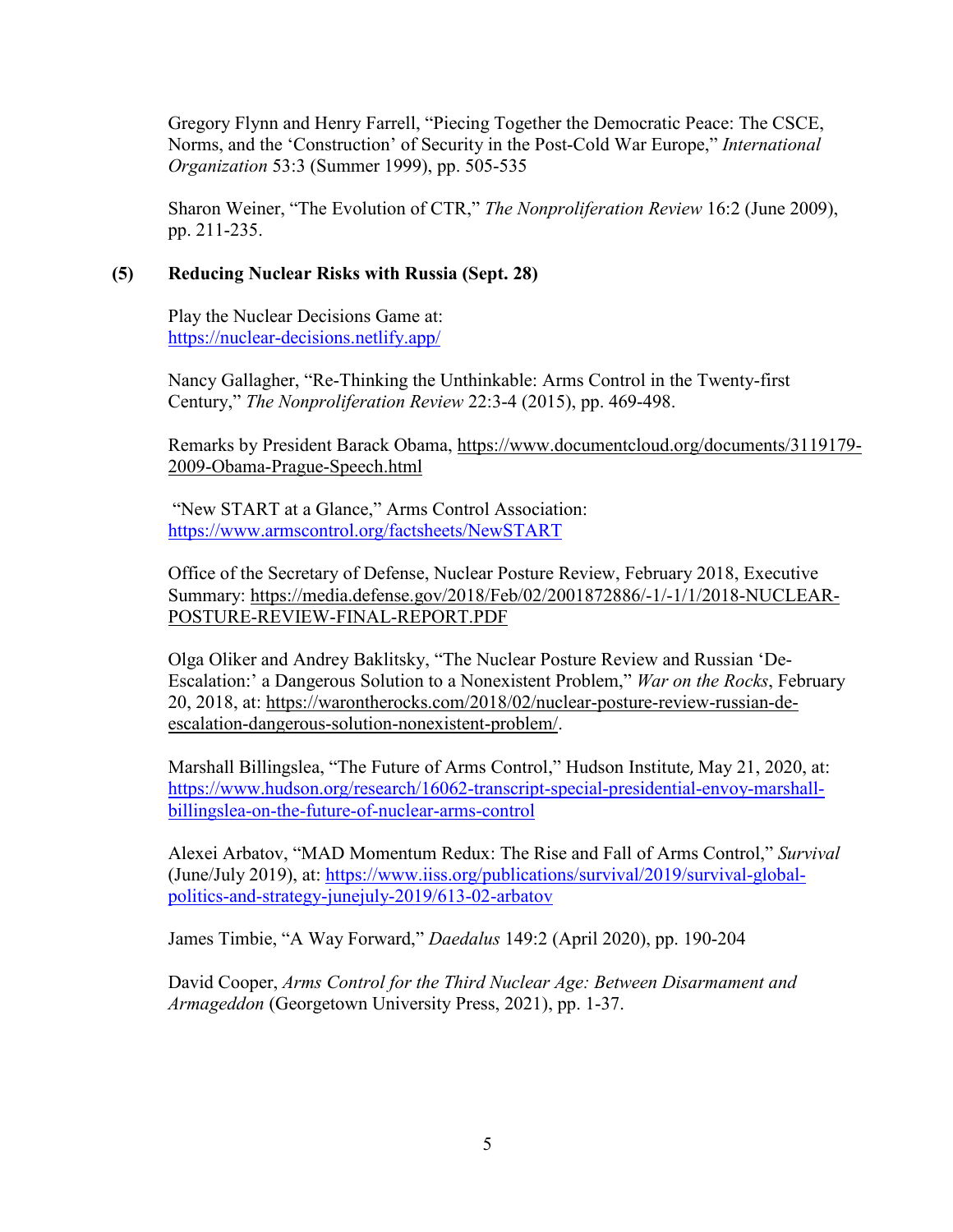# **(6) Engaging China on Arms Control (Oct. 5)**

Nancy Gallagher, "China on Arms Control, Nonproliferation, and Strategic Stability," in James Smith and Paul Bolt, eds., *China as a 21st Century Strategic Power* (Washington, DC: Georgetown University Press, 2021).

Keir A. Lieber and Daryl Press, "The New Era of Counterforce," *International Security* 41:4 (Spring 2017), pp. 9-49.

Gregory Kulacki, "China's Military Calls for Putting its Nuclear Forces on Alert," Union of Concerned Scientists, (January 2016), at: <https://www.ucsusa.org/sites/default/files/attach/2016/02/China-Hair-Trigger-full-report.pdf>

James Acton, "Escalation through Entanglement: How the Vulnerability of Command-and-Control Systems Raises the Risks of an Inadvertent Nuclear War," *International Security* 43:1 (Summer 2018), pp 56-99.

Tong Zhao, "The Case for China's Participation in Trilateral Arms Control," pp. 68-95 in Ulrich Kuhn, ed., *Trilateral Arms Control*, Institute for Peace Research and Security Policy at the University of Hamburg (March 2020), at: [https://ifsh.de/file/publication/Research\\_Report/002/20200224\\_IFSH\\_Research\\_Report\\_002](https://ifsh.de/file/publication/Research_Report/002/20200224_IFSH_Research_Report_002_final.pdf) [\\_final.pdf](https://ifsh.de/file/publication/Research_Report/002/20200224_IFSH_Research_Report_002_final.pdf)

## **(7) Space Security (Oct. 12)**

Nancy Gallagher and John D. Steinbruner, *Reconsidering the Rules for Space Security,*  American Academy of Arts and Sciences, (2008), at: [https://www.amacad.org/sites/default/files/publication/downloads/space\\_security.pdf](https://www.amacad.org/sites/default/files/publication/downloads/space_security.pdf)

Baohui Zhang, "The Security Dilemma in the U.S.-China Military Space Relationship: The Prospects for Arms Control," *Asian Survey* 51:2 (March/April 2011), pp. 311-332

Marcia Smith, "White House releases Fact Sheet on New National Space Strategy, *Space Policy On-line (*March 24, 2018) at: [https://spacepolicyonline.com/news/white-house](https://spacepolicyonline.com/news/white-house-releases-fact-sheet-on-new-national-space-strategy/)[releases-fact-sheet-on-new-national-space-strategy/](https://spacepolicyonline.com/news/white-house-releases-fact-sheet-on-new-national-space-strategy/)

Chris Chyba, "New Technologies and Strategic Stability," *Daedalus* 149:2 (April 2020), pp. 150-170.

Alexey Arbatov, "Arms Control in Outer Space: The Russian Angle and a Possible Way Forward," *Bulletin of the Atomic Scientists* 75:4 (2019), pp. 151-161.

Paul Meyer, "Arms Control in Outer Space: Mission Impossible or Unrealized Potential?" Canadian Global Affairs Institute (October 2020) at: [https://www.cgai.ca/arms\\_control\\_in\\_outer\\_space\\_mission\\_impossible\\_or\\_unrealized\\_pote](https://www.cgai.ca/arms_control_in_outer_space_mission_impossible_or_unrealized_potential) [ntial](https://www.cgai.ca/arms_control_in_outer_space_mission_impossible_or_unrealized_potential)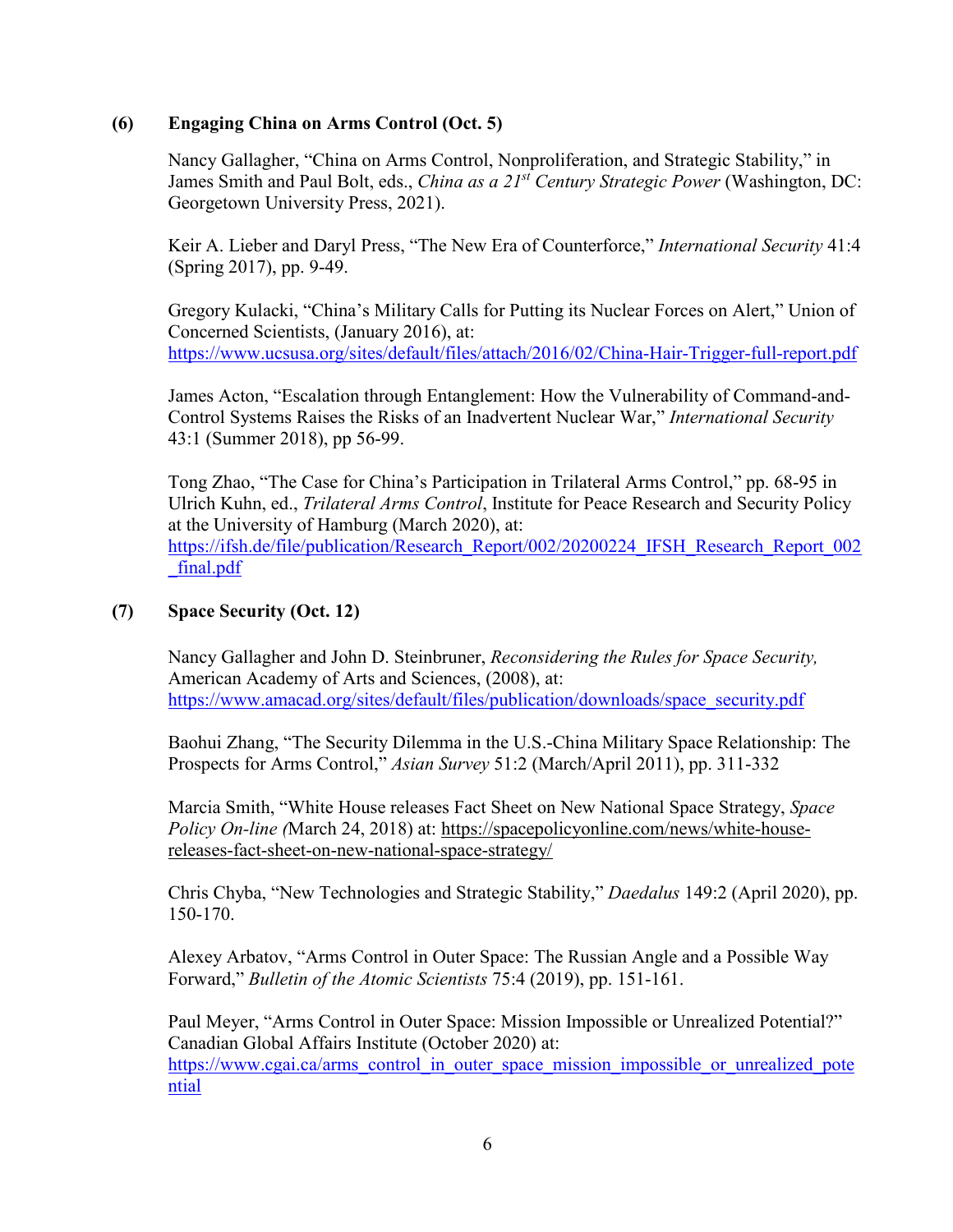## **(8) Cybersecurity (Oct. 19) \*\* Analytical Outlines Due \*\***

background: David Clark, Thomas Berson, and Herbert. S. Lin, eds., *At the Nexus of Cybersecurity and Public Policy: Some Basic Concepts and Issues*, (National Academies of Sciences, 2014) at: [https://docs.house.gov/meetings/IF/IF02/20150303/103079/HHRG-114-](https://docs.house.gov/meetings/IF/IF02/20150303/103079/HHRG-114-IF02-20150303-SD006.pdf) [IF02-20150303-SD006.pdf.](https://docs.house.gov/meetings/IF/IF02/20150303/103079/HHRG-114-IF02-20150303-SD006.pdf))

Charles Harry and Nancy Gallagher, "An Effects-Centric Approach to Assessing Cybersecurity Risk," *CISSM Policy Report* (March 2019) at: [https://cissm.umd.edu/research-impact/publications/effects-centric-approach-assessing](https://cissm.umd.edu/research-impact/publications/effects-centric-approach-assessing-cybersecurity-risk)[cybersecurity-risk](https://cissm.umd.edu/research-impact/publications/effects-centric-approach-assessing-cybersecurity-risk)

Joseph Nye, "Deterrence and Dissuasion in Cyberspace," *International Security* 41:3 (Winter 2016/2017), pp. 44-71.

Paul Nakasone and Michael Sulmeyer, "How to Compete in Cyberspace: Cyber Command's New Approach," *Foreign Affairs* (August 25, 2020),

Lincoln Pigman, "Russia's Vision of Cyberspace: A Danger to Regime Security, Public Safety, and Societal Norms and Cohesion," *Journal of Cyber Policy* 4:1 (2019), 22-34.

"International Code for Information Security" submitted by China, Russia, and other countries to the 2011 UNGA: [http://www.fmprc.gov.cn/mfa\\_eng/wjb\\_663304/zzjg\\_663340/jks\\_665232/kjfywj\\_665252/t8](http://www.fmprc.gov.cn/mfa_eng/wjb_663304/zzjg_663340/jks_665232/kjfywj_665252/t858978.shtml) [58978.shtml](http://www.fmprc.gov.cn/mfa_eng/wjb_663304/zzjg_663340/jks_665232/kjfywj_665252/t858978.shtml)

Theresa Hitchens and Nancy Gallagher, "Building Confidence in the Cybersphere: a Path to Multilateral Progress," *Journal of Cyber Policy* 4:1 (2019), 4-21.

# **(9) Nuclear Nonproliferation, Counter-proliferation or Prohibition? (Oct. 26)**

Nuclear Nonproliferation Treaty:<https://www.un.org/disarmament/wmd/nuclear/npt/text>

NPT Review and Extension Conference, Decision 2: Principles and Objectives for Nuclear Nonproliferation and Disarmament: [https://unoda-web.s3-accelerate.amazonaws.com/wp](https://unoda-web.s3-accelerate.amazonaws.com/wp-content/uploads/assets/WMD/Nuclear/1995-NPT/pdf/NPT_CONF199501.pdf)[content/uploads/assets/WMD/Nuclear/1995-NPT/pdf/NPT\\_CONF199501.pdf](https://unoda-web.s3-accelerate.amazonaws.com/wp-content/uploads/assets/WMD/Nuclear/1995-NPT/pdf/NPT_CONF199501.pdf)

Jeffrey Knopf, "Nuclear Disarmament and Nonproliferation: Examining the Linkages Argument," *International Security* 37:3 (Winter 2012/2013), pp. 92-132.

Martin Malin, "The Effectiveness and Legitimacy of the Use of Force to Prevent Nuclear Proliferation," pp. 81-122 in Oliver Meier and Christopher Daase, eds., *Arms Control in the 21st Century: Between Coercion and Cooperation* (London: Routledge, 2013).

Remarks by President Barack Obama, [https://www.documentcloud.org/documents/3119179-](https://www.documentcloud.org/documents/3119179-2009-Obama-Prague-Speech.html) [2009-Obama-Prague-Speech.html](https://www.documentcloud.org/documents/3119179-2009-Obama-Prague-Speech.html)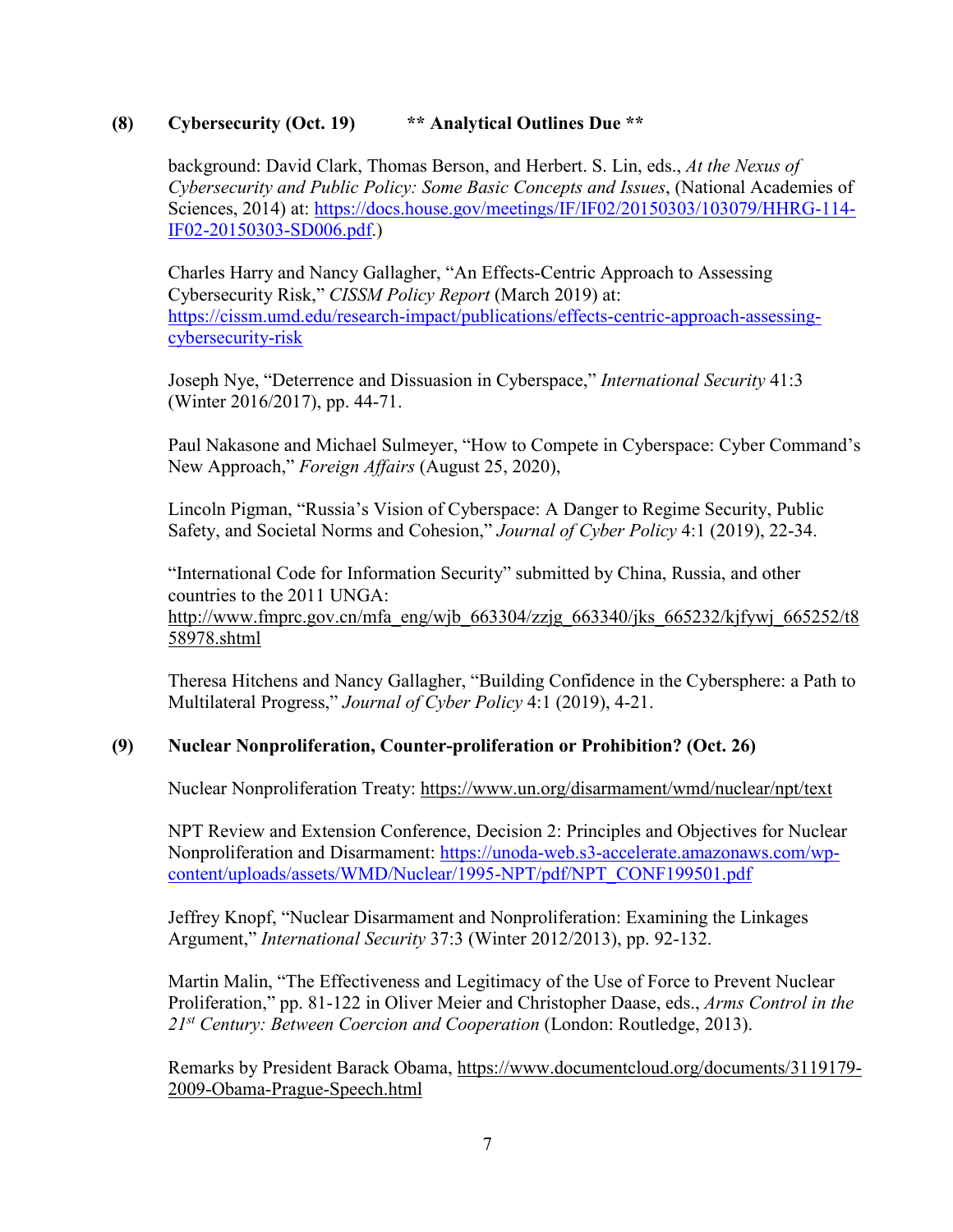"Spanning the NPT Divide" — perspectives from Jayantha Dhanapala, Sergio Duarte, Henk Cor van der Kwast, Andrey Baklitskiy, and Beatrice Fihn, *Arms Control Today* (July/August 2015), pp. 8–22.

Chris Ford, "NPT Wisdom for a New Disarmament Discourse," remarks to Ploughshares Fund "Nuclear Weapons Policy in a Time of Crisis Conference, Washington, DC, October 26, 2017 at:<https://www.newparadigmsforum.com/p2041>

Rebecca Davis Gibbons, "Addressing the Nuclear Ban Treaty," *The Washington Quarterly* (Spring 2019) pp. 27-40.

# **(10) Nuclear Energy and Nuclear Security (Nov 2)**

Matthew Bunn and Martin Malin, "Enabling a Nuclear Revival—and Managing its Risks," *Innovations* 4:4 (Fall 2009) at: [https://www.belfercenter.org/sites/default/files/files/publication/Enabling-a%20Nuclear-](https://www.belfercenter.org/sites/default/files/files/publication/Enabling-a%20Nuclear-Revival-and-Managing-Its-Risks.pdf)[Revival-and-Managing-Its-Risks.pdf.](https://www.belfercenter.org/sites/default/files/files/publication/Enabling-a%20Nuclear-Revival-and-Managing-Its-Risks.pdf)

John Steinbruner, "Anticipating Climate Mitigation: the Role of Small Modular Reactors," CISSM Working Paper, July 6, 2014, at: [https://cissm.umd.edu/sites/default/files/2019-](https://cissm.umd.edu/sites/default/files/2019-07/anticipating_climate_mitigation_the_role_of_smrs__082614.pdf) 07/anticipating climate mitigation the role of smrs 082614.pdf

Laura Holgate, "A Reflective Piece on the Nuclear Security Summits," pp. 4-9 in *The Nuclear Security Summits: An Overview of State Actions to Curb Nuclear Terrorism,* An Arms Control Association and Fissile Materials Working Group Report (July 2018), at: [https://www.armscontrol.org/sites/default/files/files/Reports/NSS\\_Report2018\\_digital.pdf.](https://www.armscontrol.org/sites/default/files/files/Reports/NSS_Report2018_digital.pdf)

Leah Matchett, "The Controversial Legacy of the Nuclear Security Summit," *The Bulletin of Atomic Scientists* (October 4, 2018) at: [https://thebulletin.org/2018/10/the-controversial](https://thebulletin.org/2018/10/the-controversial-legacy-of-the-nuclear-security-summit/)[legacy-of-the-nuclear-security-summit/](https://thebulletin.org/2018/10/the-controversial-legacy-of-the-nuclear-security-summit/)

Matthew Bunn, Nickolas Roth, and William Tobey, "Global Nuclear Security since 2016: A Progress Assessment," pp. 45-104 (skim) in *Revitalizing Nuclear Security in an Age of Uncertainty* (Managing the Atom Project Report, Belfer Center, Harvard University) January 2019 at: [https://www.belfercenter.org/sites/default/files/2019-](https://www.belfercenter.org/sites/default/files/2019-03/RevitalizingNuclearSecurity_Mar19.pdf) [03/RevitalizingNuclearSecurity\\_Mar19.pdf](https://www.belfercenter.org/sites/default/files/2019-03/RevitalizingNuclearSecurity_Mar19.pdf)

# **(11) Negotiating Counterproliferation with Renegade Regimes -- (Nov. 9) \*\* Guest Speaker: Ariel Petrivics \*\***

Ariel Petrovics, "The Right Tool for the Job," manuscript (2020).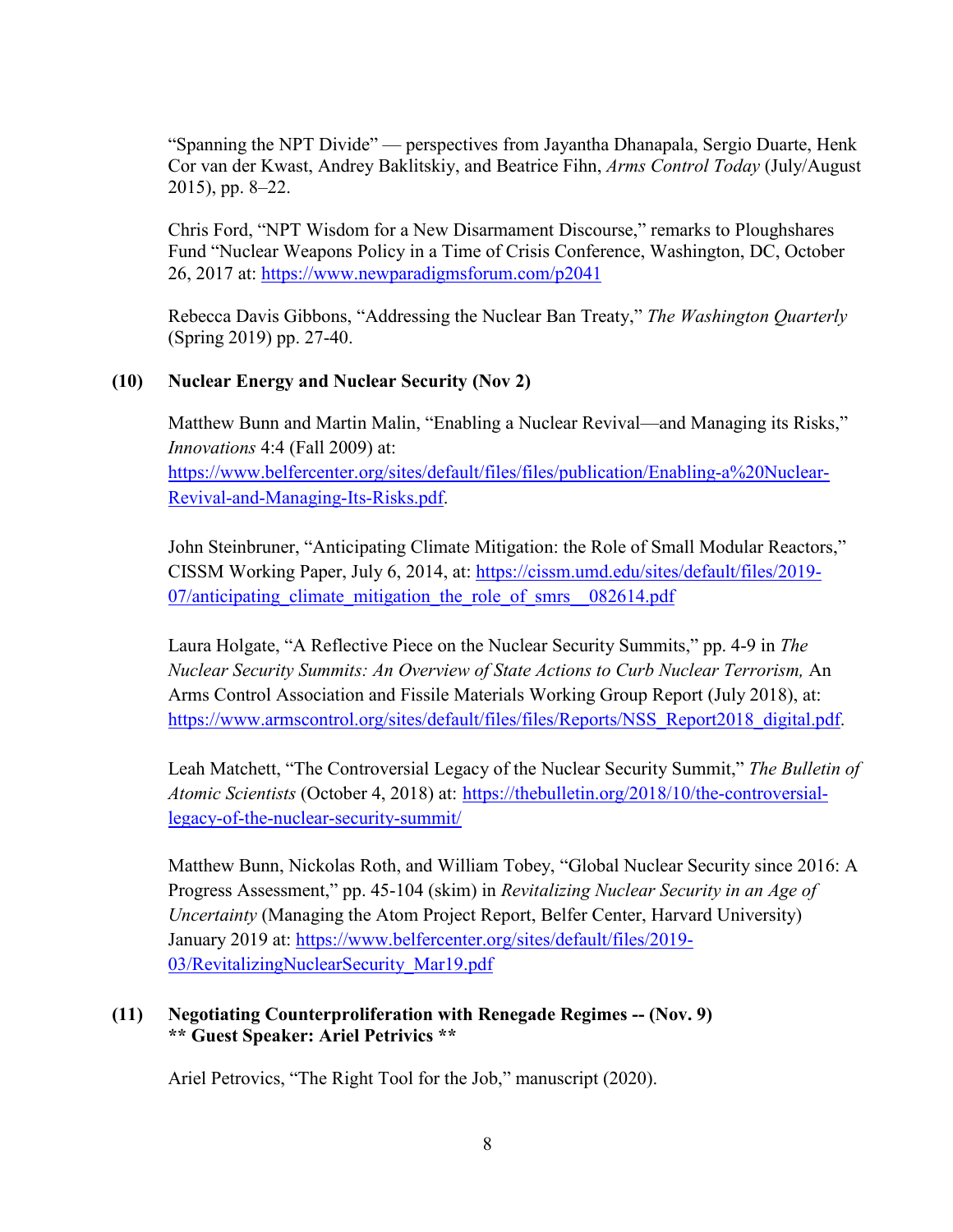Michael Brzoska, "The Role of Sanctions in Nonproliferation," pp. 123-145 in Oliver Meier and Christopher Daase, eds., *Arms Control in the 21st Century: Between Coercion and Cooperation* (London: Routledge, 2013).

National Intelligence Estimate: "Iran: Nuclear Intentions and Capabilities," (November 2007), [http://graphics8.nytimes.com/packages/pdf/international/20071203\\_release.pdf](http://graphics8.nytimes.com/packages/pdf/international/20071203_release.pdf)

Gary Saymore, et al., "The Iran Nuclear Deal: A Definitive Guide," Belfer Center, Harvard University (August 2015), <https://www.belfercenter.org/sites/default/files/files/publication/IranDealGuide2017.pdf>

Remarks by President Trump on Iran Strategy, October 13, 2017, at: [https://trumpwhitehouse.archives.gov/briefings-statements/remarks-president-trump-iran](https://trumpwhitehouse.archives.gov/briefings-statements/remarks-president-trump-iran-strategy/)[strategy/](https://trumpwhitehouse.archives.gov/briefings-statements/remarks-president-trump-iran-strategy/) 

### **(12) Missile Defense and Nuclear Risk Reduction – the North Korea case (Nov. 16) \*\* Guest Speaker: Jaganath Sankaran \*\* Rough drafts group A due \*\***

Charles L. Glaser and Steve Fetter, "National Missile Defense and the Future of U.S. Nuclear Weapons Policy," *International Security* 26:1 (Summer 2001), pp. 40-92.

George N. Lewis, "Technical Controversy: Can Missile Defense Work?" pp. 63–83 in Catherine McArdle Kelleher and Peter Dombrowski, eds., *Regional Missile Defense from a Global Perspective* (Stanford University Press 2015).

Office of the Secretary of Defense, "2019 Missile Defense Review," Executive Summary: [https://www.defense.gov/Portals/1/Interactive/2018/11-2019-Missile-Defense-](https://www.defense.gov/Portals/1/Interactive/2018/11-2019-Missile-Defense-Review/The%202019%20MDR_Executive%20Summary.pdf)[Review/The%202019%20MDR\\_Executive%20Summary.pdf](https://www.defense.gov/Portals/1/Interactive/2018/11-2019-Missile-Defense-Review/The%202019%20MDR_Executive%20Summary.pdf) 

Laura Grego, "Mixed Messages on Missile Defense," and Elaine Bunn, "Musings of a Missile Defense Moderate," *Arms Control Today* (March 2019)

Greg Thielmann, "Increasing Nuclear Threats through Strategic Missile Defense," *CISSM Working Paper* (July 2020) at: [https://cissm.umd.edu/research](https://cissm.umd.edu/research-impact/publications/increasing-nuclear-threats-through-strategic-missile-defense)[impact/publications/increasing-nuclear-threats-through-strategic-missile-defense](https://cissm.umd.edu/research-impact/publications/increasing-nuclear-threats-through-strategic-missile-defense)

Background on North Korean nuclear and missile development and on efforts to control: [https://www.nti.org/learn/countries/north-korea/.](https://www.nti.org/learn/countries/north-korea/)

Jaganath Sankaran and Steve Fetter, "Re-examining Homeland Missile Defense against North Korea," *The Washington Quarterly* 43:3 (September 2020)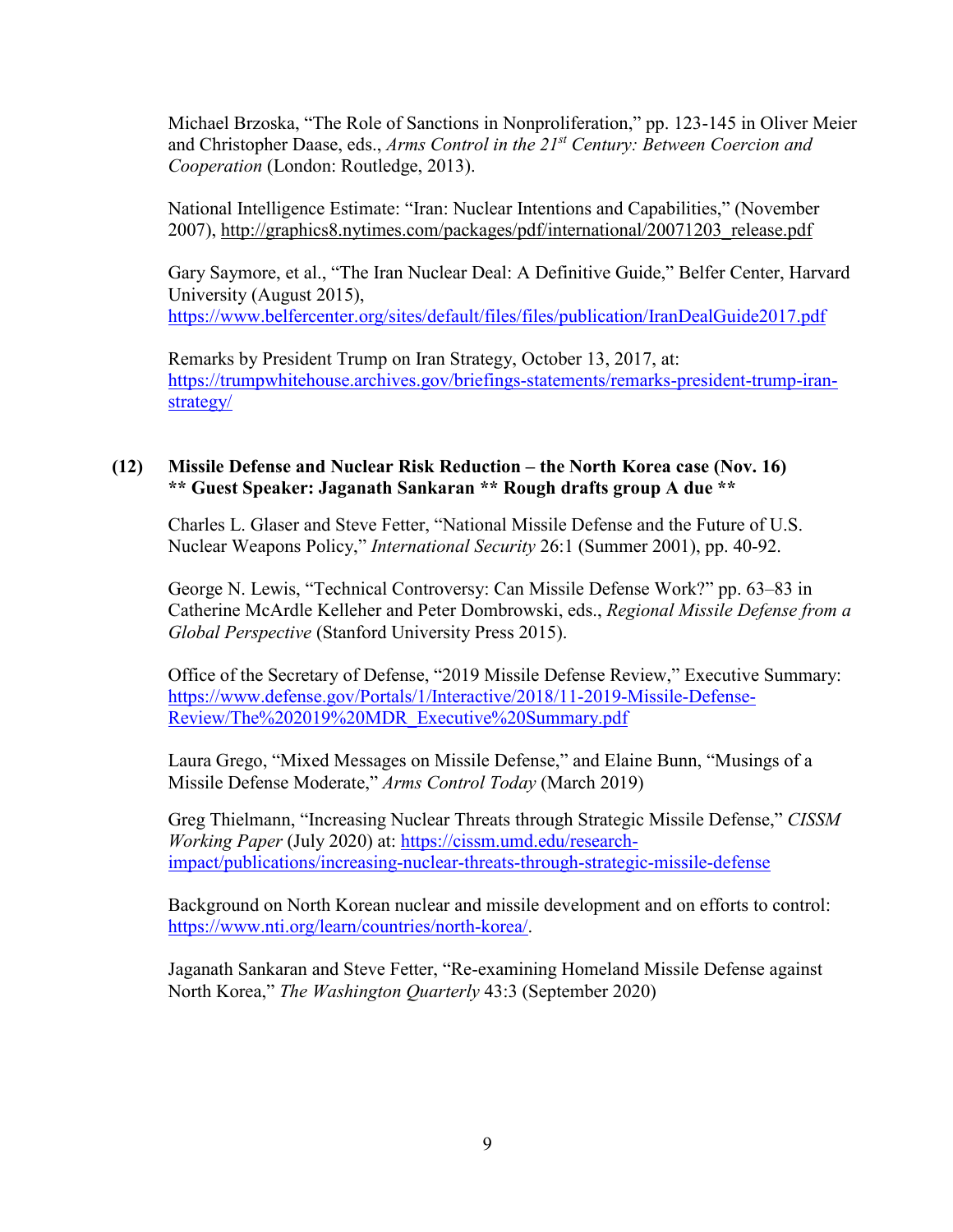## **(13) Crisis Management in South Asia (Nov 23) \*\*Rough draft group B due/presentations\*\***

Stephen P. Cohen, "Nuclear Weapons and Conflict in South Asia," *Brookings* (November 23, 1998), at: [https://www.brookings.edu/articles/nuclear-weapons-and-conflict-in-south](https://www.brookings.edu/articles/nuclear-weapons-and-conflict-in-south-asia/)[asia/](https://www.brookings.edu/articles/nuclear-weapons-and-conflict-in-south-asia/) – focus on how identity issues affected India's decision to conduct its first overt nuclear weapons test.

Alexander George, "Findings and Recommendations," pp. 545-566 in George, ed., *Avoiding War: Problems of Crisis Management* (Boulder, CO: Westview Press, 1991).

Ian Hall, "The Requirements of Nuclear Stability in South Asia," *Nonproliferation Review*  21:3-4 (2014)

Jaganath Sankaran, "Destroying Pakistan to Deter India? The Problem with Pakistan's Battlefield Nukes," *Bulletin of the Atomic Scientists* (July 2014)

Harry I. Hannah, "A Hotline between National and Nuclear Command Authorities to Manage Tensions," Stimson Center (August 8, 2018) at: [https://www.stimson.org/2018/hotline-between-national-and-nuclear-command-authorities](https://www.stimson.org/2018/hotline-between-national-and-nuclear-command-authorities-manage-tensions/)[manage-tensions/](https://www.stimson.org/2018/hotline-between-national-and-nuclear-command-authorities-manage-tensions/)

Moeed W. Yusuf, "The Pulwama Crisis: Flirting with War in a Nuclear Environment," *Arms Control Today* (May 2019)

# **(14) Climate Change and Human Security (Nov. 30) \*\* Presentations \*\***

"Findings from Select Federal Reports: The National Security Implications of Climate Change," (May 2015) at: [https://obamawhitehouse.archives.gov/sites/default/files/docs/National\\_Security\\_Implicatio](https://obamawhitehouse.archives.gov/sites/default/files/docs/National_Security_Implications_of_Changing_Climate_Final_051915.pdf) ns of Changing Climate Final 051915.pdf

Francois Gemmene, Jon Barnett, W. Neil Adger, and Geoffrey D. Dalbelko, "Climate and Security: Evidence, Emerging Risks, and a New Agenda," *Climate Change* (2014) 123:1-9

Angela Oels, "From 'Securitization' of Climate Change to 'Climatization' of the Security Field: Comparing Three Theoretical Perspectives," pp. 185-205 in Jurgen Scheffran et al., eds, *Climate Change, Human Security and Violent Conflict: Challenges for Societal Stability* (Berlin: Springer, 2012).

Zafar Imran, "Understanding Climate-Security Risks: A Mechanism-Based Approach," CISSM policy brief (May 2020) at: [https://cissm.umd.edu/research](https://cissm.umd.edu/research-impact/publications/understanding-climate-security-risks-mechanism-based-approach)[impact/publications/understanding-climate-security-risks-mechanism-based-approach.](https://cissm.umd.edu/research-impact/publications/understanding-climate-security-risks-mechanism-based-approach)

# **(15) Biosecurity and pandemics (Dec. 7) \*\* Presentations \*\***

Christine Parthemore and Andy Weber, "COVID-19 Lessons: Diseases Can be Ideal Weapons," *Los Angeles Times* (Nov. 12, 2020) at: